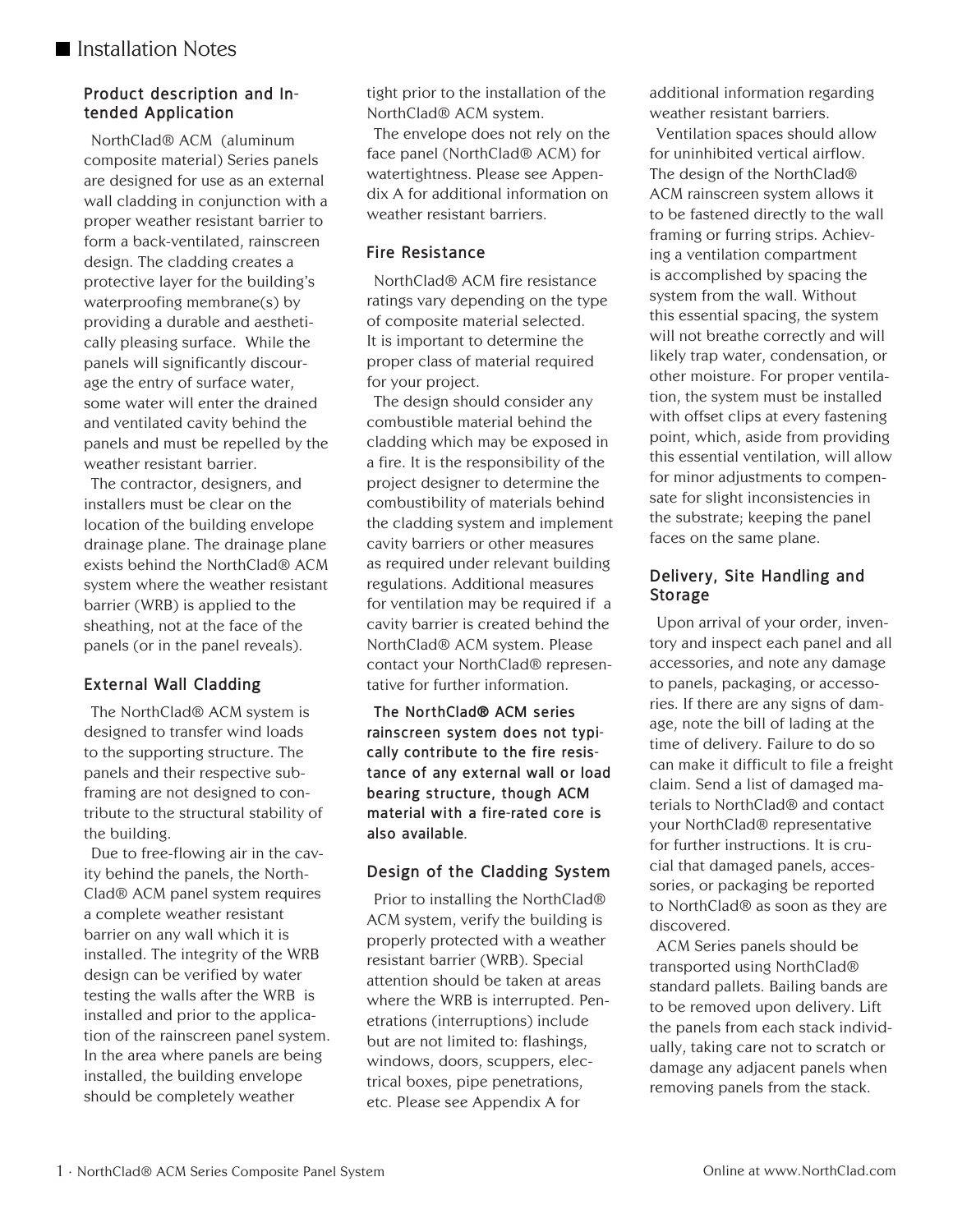# **Installation Notes**

Panels can be stored vertically on a flat surface free of debris, or kept on pallets with supports at 12 inches on center or less. All horizontal surfaces, including panels and pallets, should be covered with a clean membrane or board to protect the panels from damage. Unwrapped stacks should be covered with plastic sheeting in order to minimize damage from dirt and moisture. Remember to remove bailing bands prior to storage.

Panels need to be stored in an area that is well covered from the elements, cool, ventilated, and dry.

## **Preparing Panels for Use**

Pay close attention to the direction of the material during installation and field fabrication. The majority of ACM material is directional; that is, during manufacturing the paint is applied to the composite material in one consistent direction. In order to maintain color and finish consistency across panels, each panel's material must course in the same direction. Most ACM materials have arrows on the protective film that show which direction the finish was applied. NorthClad® takes this into consideration during panel fabrication and notes should be made on the drawings to verify the direction in which to install the panels. Remember, all panels need to be installed in the same direction throughout a project unless intentionally noted otherwise.

To avoid scratching the panel finish, all cutting, routing, and drilling should be performed from the backside of the ACM material. ACM consists of two layers of .020 aluminum sandwiching a polyethylene (PE) core, or in some cases a fire-rated (FR) core. Both materials are fairly easy to cut and route.

For straight cutting: use a circular saw with a fine-carbide tooth blade. For arches, holes, fine precision cuts, and other detailed areas: use a jig saw with a finetooth metal blade. For routing: use a standard router with a 110 Degree "V" type router bit or a 3/8 inch "Core-Box" type bit. For drilling: use a standard metal drill bit.

### **Inspecting the Building**

The building substrate must be plumb and square. A panel system installed out of plumb will result in inconsistent grid lines, as well as improper alignment at windows, doors, corners, and other transitional areas. Panels installed on an inconsistent substrate will most likely need to be re-installed. Please make sure to verify the condition of the substrate to receive the panels before proceeding.

### **Installing the panels**

Vertical Conditions Start by running plumb lines or a laser at all panel transitions. This is done to determine the proper distance for shims before installing the panel system. Also locate a base control line (starting elevation and angle benchmark) to help keep the panel system square & level.

## **Horizontal Conditions**

Begin by establishing a control line at each starting elevation. Once you have created consistent control lines at all elevations along the wall, installation can begin.

# **Beginning the Installation**

Install the first panel in a critical transition area like a corner. Proper mounting of the first panel helps with the alignment of adjacent panels. Install the panel at the lowest point to meet your control line

with the backside of the system slightly proud of the plumb line. This will establish a critical, and accurate, starting point. It is essential to the installation process that the first panel be positioned correctly, and installed square and plumb.

# **Alignment & Consistency**

After the first panel is installed, continue with adjacent panels in the same manner along the control line(s). Verify the panels' spacing often. NorthClad® recommends using the proper sized shims between panel faces to ensure accurate spacing. between panels. If panels are installed with incorrect spacing, they will likely need to be re-adjusted to align properly.

## **Seam Splines**

When installing splines in the seams, run the longer splines vertically and the shorter splines horizontally. This makes replacing a panel less difficult if one becomes damaged in the future.

## **Panel Clips**

When installing the panel clips, verify they are in line with the building's stud framing or furring. The clips attach to the building's framing and clip spacing may vary depending on your project's engineering requirements. NorthClad® recommends doing a panel mock up by marking the film on the edge of the panel at locations coinciding with building framing members, then attaching the panel clips to the panel extrusion at these markings. Once the panel clips are attached, the panel is ready to install. Leave the protective film in place until the adjacent panels are installed, however, note that exposure to sunlight is not recom